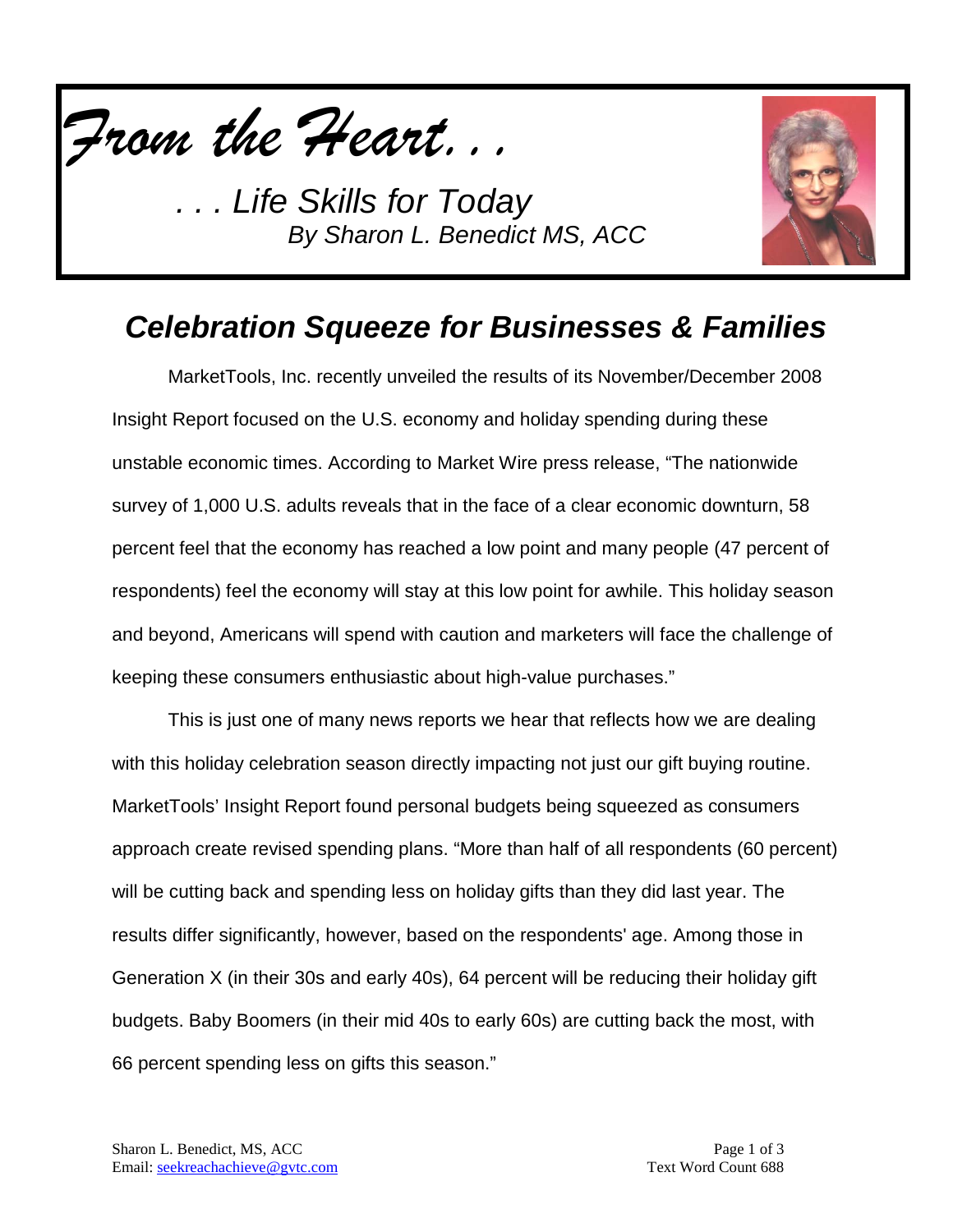Americans are also trimming back on related holiday expenses:

- 57 percent of all respondents will spend less on dining out than they did last year.
- 40 percent will do less away-from-home entertaining.
- 49 percent will travel less and 45 percent will vacation less.
- 37 percent of respondents say they will give less to charities.

Then add these other areas families are cutting back on:

- 43 percent are setting aside slightly less (15 percent of respondents) or significantly less (28 percent) for retirement.
- Saving significantly less (Baby Boomers—37%; Generation X—31%). Yet, 34% are continuing to save about the same for retirement (especially seniors at 47%).

One positive impact this gloomy economic time is giving us is "green" or more environmentally friendly consumers. We can see 68% of Americans buying green products occasionally and 18% "most of the time" or "all of the time." Generation Y (mostly in their 20s) show 22% buying green products most or all the time. One hitch to this trend is that only about 8% are strongly committed "green" buyers who are willing to pay more for these products despite the economy; 47% are less likely to pay extra during tough economic times. In addition, 38% are still unwilling to pay the extra no matter what is going on in the economy.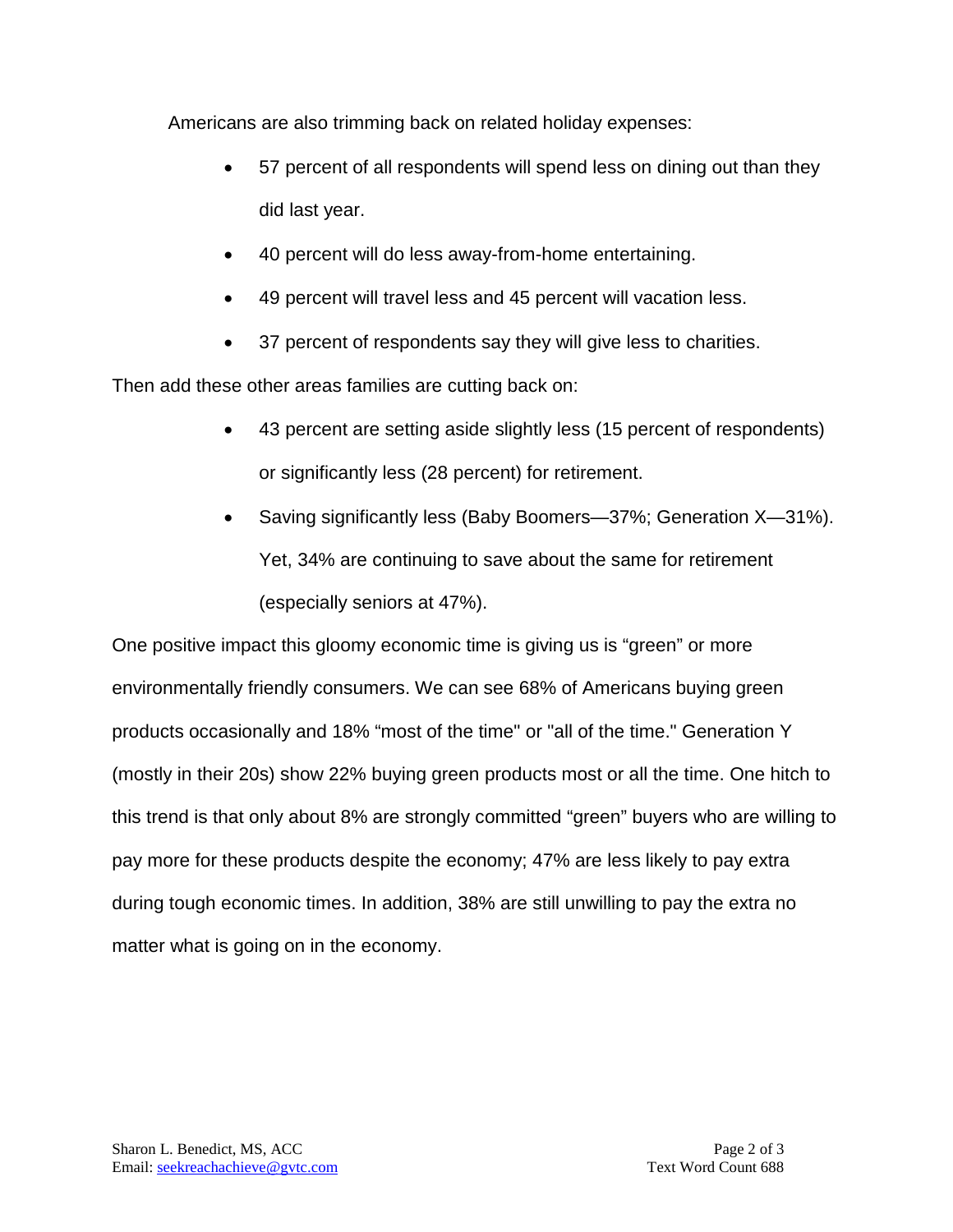As businesses scramble to find ways to reach the consumer in these times, how can your family who is experiencing this holiday spending squeeze, keep your home fires burning in your hearts? How can you keep from becoming a "Bah Hum Bug" person not just during Christmas time, but all year long?

Your response with this one question will give you the answer. That question is, "What is most important to you?" For me, it is Faith, Family, and Friendships. With these three at the top of my priorities, I will be more willing to express simple acts of kindness that will bring comfort and hope to my own family and to others as well. When expressed each day that "Hum Bug" self-centered attitude quickly melts away. I will also be able to more clearly make wiser decisions in these tough times, learning to embrace contentment for the simple things in life that we all too often take for granted.

So, keep this in mind to help your heart thaw out during this "Good News" season. For that "Good News" is always available when you look around as you also look inside your own heart. It will then be easy to loosen the squeeze on this season's Celebration of Joy that God and Good News brings to warm your hearth and heart.

--

*Sharon L. Benedict, MS, ACC, is a certified life wellness coach-consultant, specializing in life skills, wellness, and creative arts development for individuals, businesses and organizations [\(www.harvestenterprises-sra.com\)](http://www.harvestenterprises-sra.com/).She welcomes your questions and comments and can be contacted at [seekreachachieve@gvtc.com.](mailto:seekreachachieve@gvtc.com)*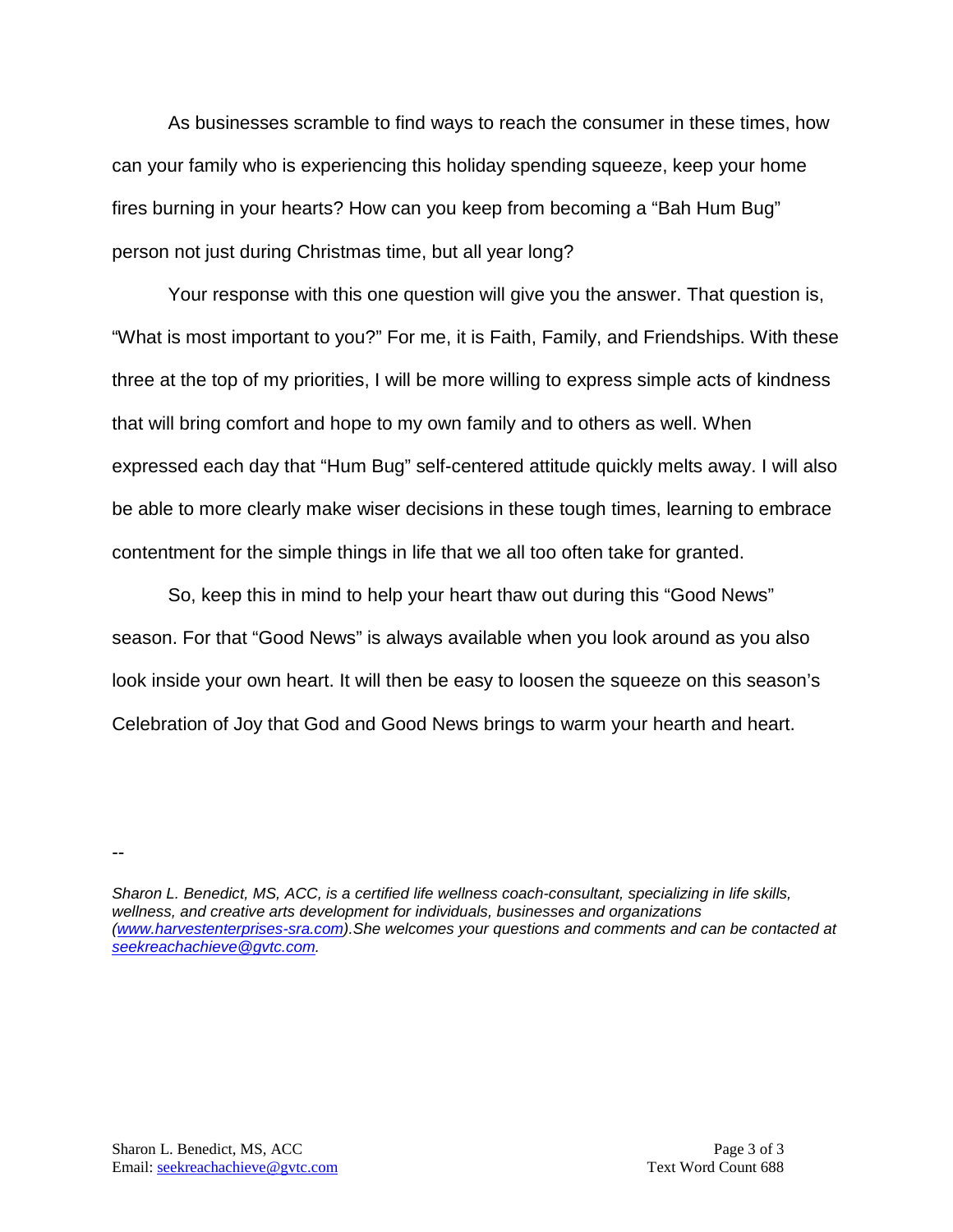



## *Celebration—Making the Merry Most!*

Holidays are always special for most families. For some, sad memories may be part of the season's package. Yet, we all need to make the most of this merry season called Christmas. This is especially important during these difficult economic times as well as for those whose loved ones are in the military fighting for freedom for others.

Making the most of this Christmas Celebration naturally includes some of the more traditional caroling, tree trimming, home decorations, cookie baking, and stockings on the fireplace mantle. These traditions are part of helping us remember what this season is all about—adopted and adapted from many cultures throughout the generations. Yes, today, it's definitely about Santa Claus and gift giving. Christmas, though, is really about the message of Christmas celebrated over the entire globe in every form and fashion.

The word for Christmas supposedly has many origins. For some, the word came from the Old English term from 1038 for *Cristes Maesse*, the Mass of Christ. For others, even the word "Xmas" was also actually an old English one. The "X" in Christmas is the Greek letter chi, which is the first letter in the Greek word for "Christ." Thus, "Xmas" is simply a shortened version of "Christmas." That means, so-called "carnal merchants" are off the hook for that one! And, although for many scholars, the birth of Jesus may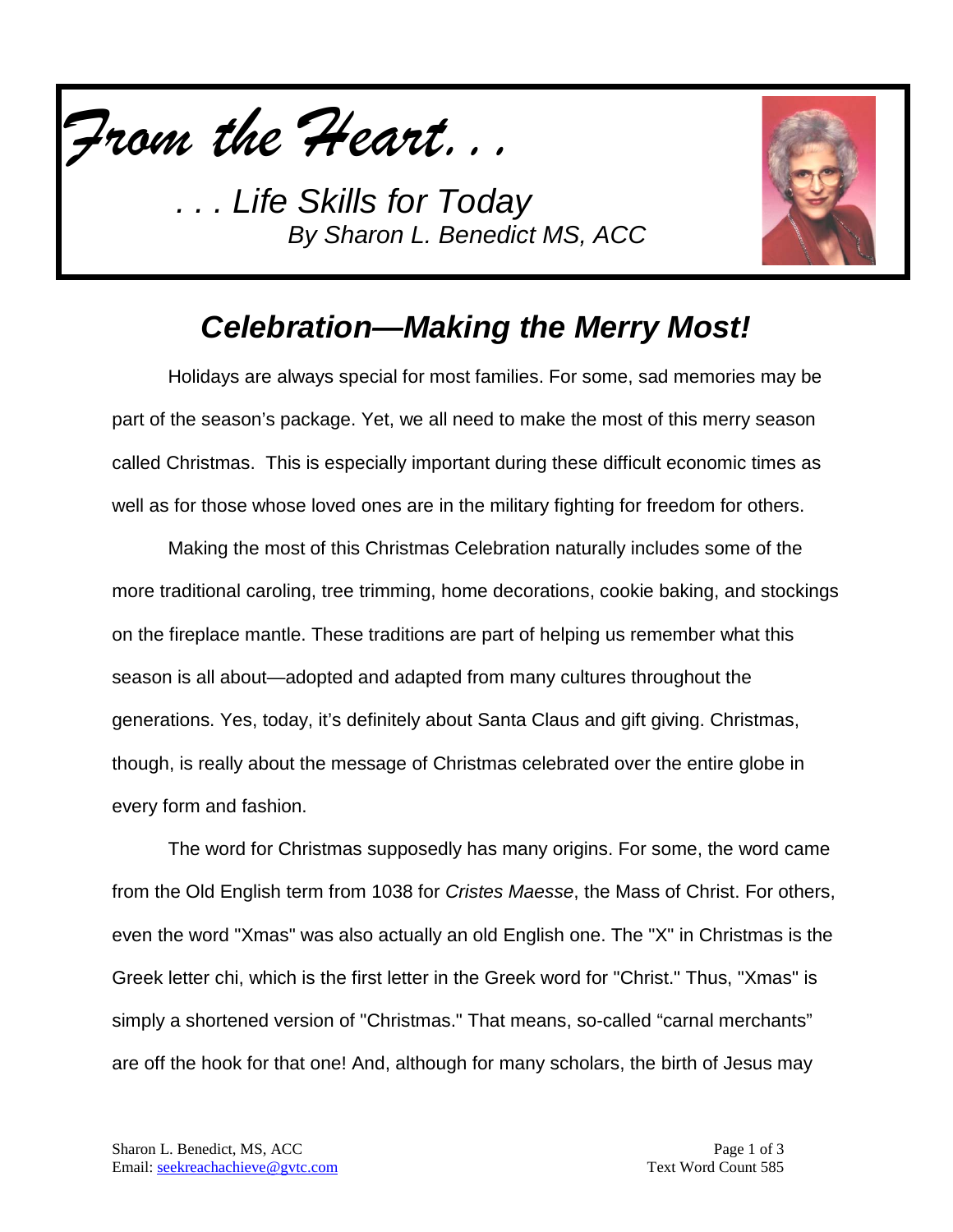have happened in late summer or early autumn, the message of Christmas still holds true today no matter when celebrated by those of faith.

The Good News of Christmas tells us all that we are loved and special in every way. So, let's celebrate and make the merry most of this season with these additional new and old traditions that express the gift of love all around us. Throughout this merry month more new and old traditions will be offered. *Oh-Oh-Oh* and a Merry Christmas to all with Real Peace on Earth and Good Will Toward All!

- Watch old Christmas movies together and eat popcorn. Turn all the lights off except for the tree.
- Read aloud "A Christmas Carol" by Charles Dickens and the Christmas story in the Bible.
- Make dough ornaments together. Even small children can have fun molding the dough.
- Gather a few friends together and take your family caroling, particularly in your own neighborhood.
- Trim the tree—the operative word here is "together."
- Create a family tradition around the twelve days of Christmas (not just gift giving, but something or some activity out of the ordinary)
- Attend Christmas events as a family. See the Nutcracker ballet, go to the local church choir performance, attend the lighting of a special Christmas tree or go to a Christmas parade.
- Capture Christmas fun with your video camera. The whole family will enjoy watching Christmas videos for years to come.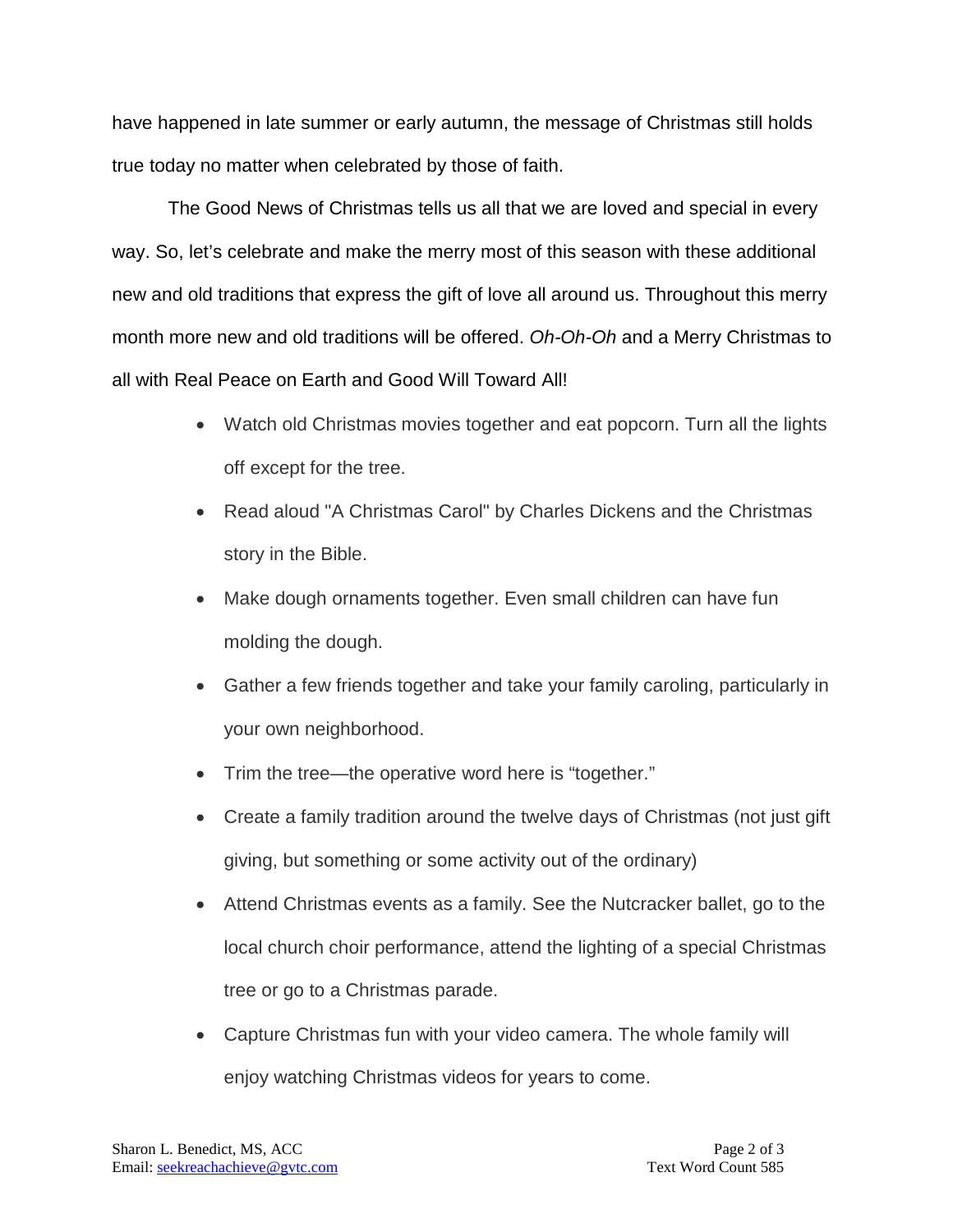- Grab a blanket and snuggle up by the fire. Cuddle up. Christmas makes many of us feel special—wanting to share it with loved ones.
- Have each family member write a Christmas poem or story to share on Christmas Eve or Christmas morning together.
- As a family, learn how Christmas is celebrated in another culture or country. If you feel it is appropriate for your faith, then incorporate one of those traditions within your own celebration. Share about this tradition and culture with your family.

--

*Sharon L. Benedict, MS, ACC, is a certified life wellness coach-consultant, specializing in life skills, wellness, and creative arts development for individuals, businesses and organizations [\(www.harvestenterprises-sra.com\)](http://www.harvestenterprises-sra.com/).She welcomes your questions and comments and can be contacted at [seekreachachieve@gvtc.com.](mailto:seekreachachieve@gvtc.com)*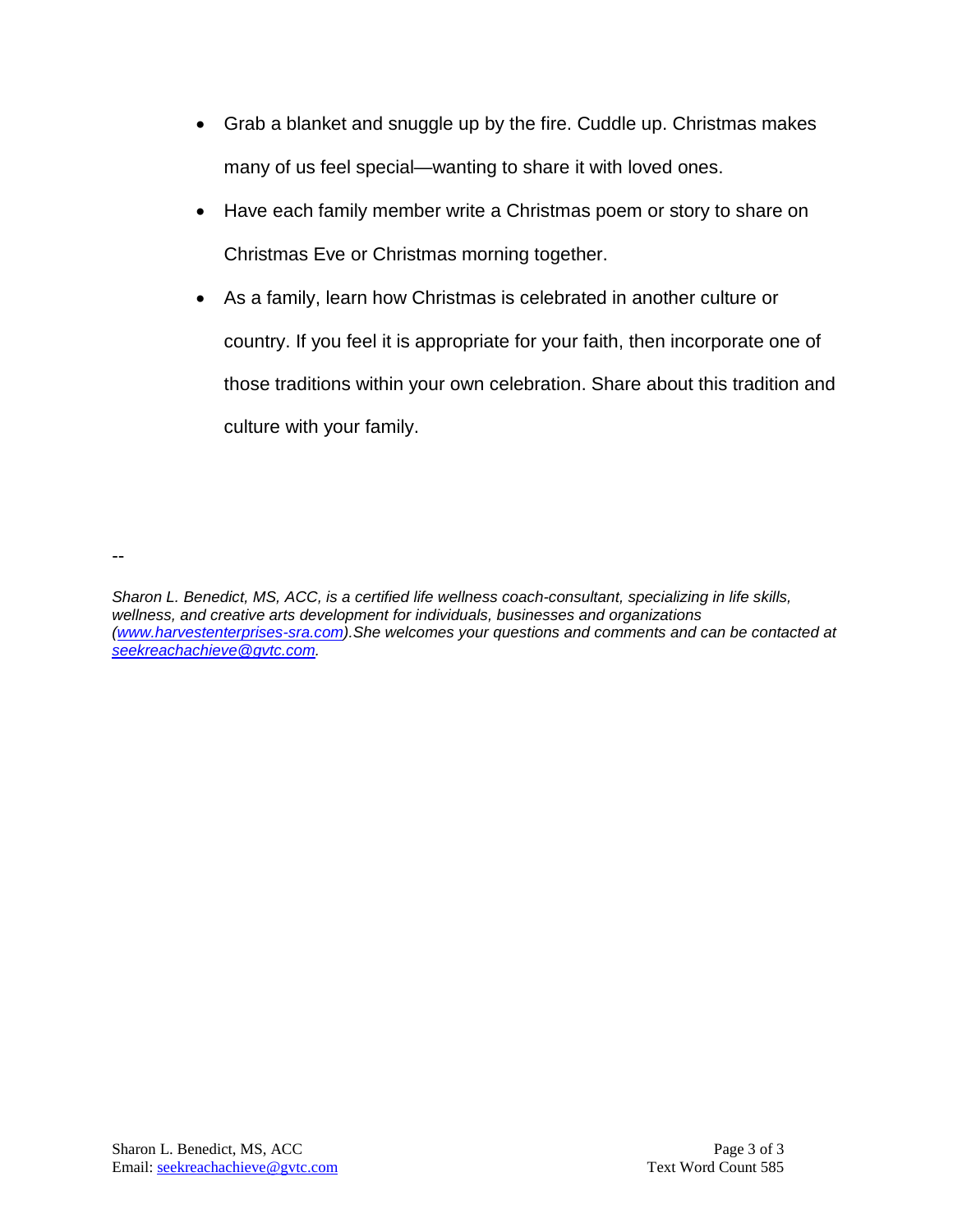



## *Celebration—Making Merry with Family Traditions*

Throughout this merry month new and old traditions from my own family and others have been offered. Here again are a few possibles that may bring a smile to your face and a dance to your step—maybe even all year long! You can gain many more ideas from a variety of websites, such as [www.christmas-corner.com,](http://www.christmas-corner.com/)

[http://www.aokcorral.com/christmastraditions.html,](http://www.aokcorral.com/christmastraditions.html) and

[http://www.history.com/minisites/christmas.](http://www.history.com/minisites/christmas)

- Instead of using commercially purchased Christmas and Holiday cards, have your children or a child within your family design your cards to use each year (including the words of cheer and celebration). You can create them from scratch, the old traditional way. Or, with just a little bit of computer and printer knowledge, you can whip out any number of these creative gems and send off via snail mail or email…or both so everyone receive a special holiday hello.
- For those grandparents out there, create or purchase a special Christmas tree ornament that will represent something unique about that child at their current age. Then, with parents' approval of course, offer a small tree your grandchildren can decorate with those ornaments received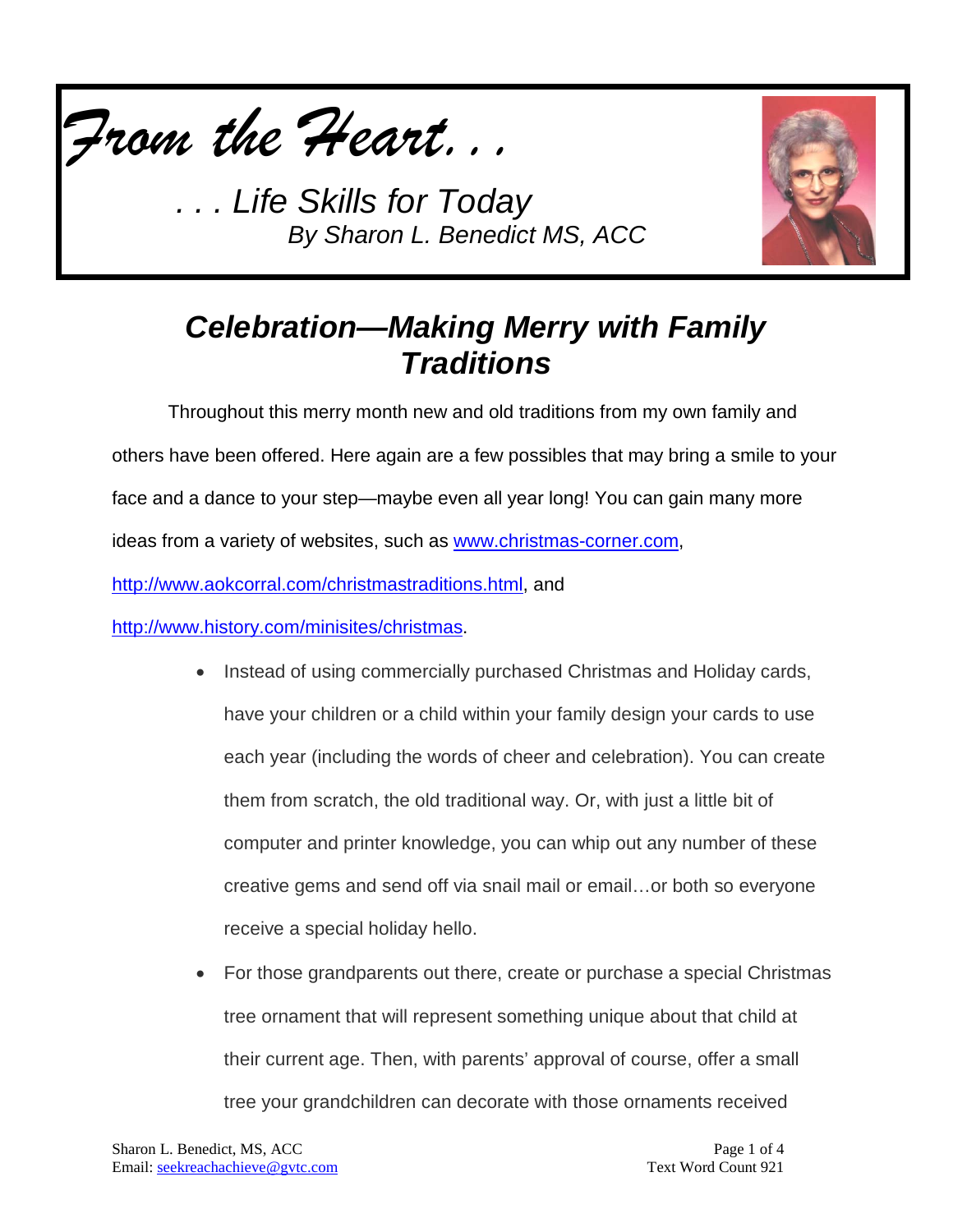throughout their life time. Each year you will see smiles on their faces, as they grow up and reminisce about their own lives represented in each treasured ornament.

- Since Christmas for those of faith are centered on the birth of Jesus, bake a specially designed cake with your children, put candles on it, and sing happy birthday to Jesus. No matter how old your children are today, this tradition offers the family a special moment in time to remember God's gift to humanity. Families who have done something like this over the years continue to make Jesus truly the reason for the season.
- Choose a special ornament that will be gifted to someone in the family. No one except you will know who will get it. The recipient of the ornament will decide how you spend Christmas the following year regarding gift-giving and place. But remember to give yourself a chance to receive it also, so you can join in on the creative fun. You never know how or where Christmas may be celebrated each year—a national park, NFL game, skiing…you name it!
- Do your children every year count the days before Christmas and try to guess what they are getting—shaking, tapping, smelling each package, just to figure out what's inside? Well, here's one family's tradition you can adopt. No longer put names on the gifts. Give a color to each child where you will either wrap the present in that same color or place a colored sticker or ribbon on the present. The children have no idea which one is their color until Christmas morning. Also make them take turns opening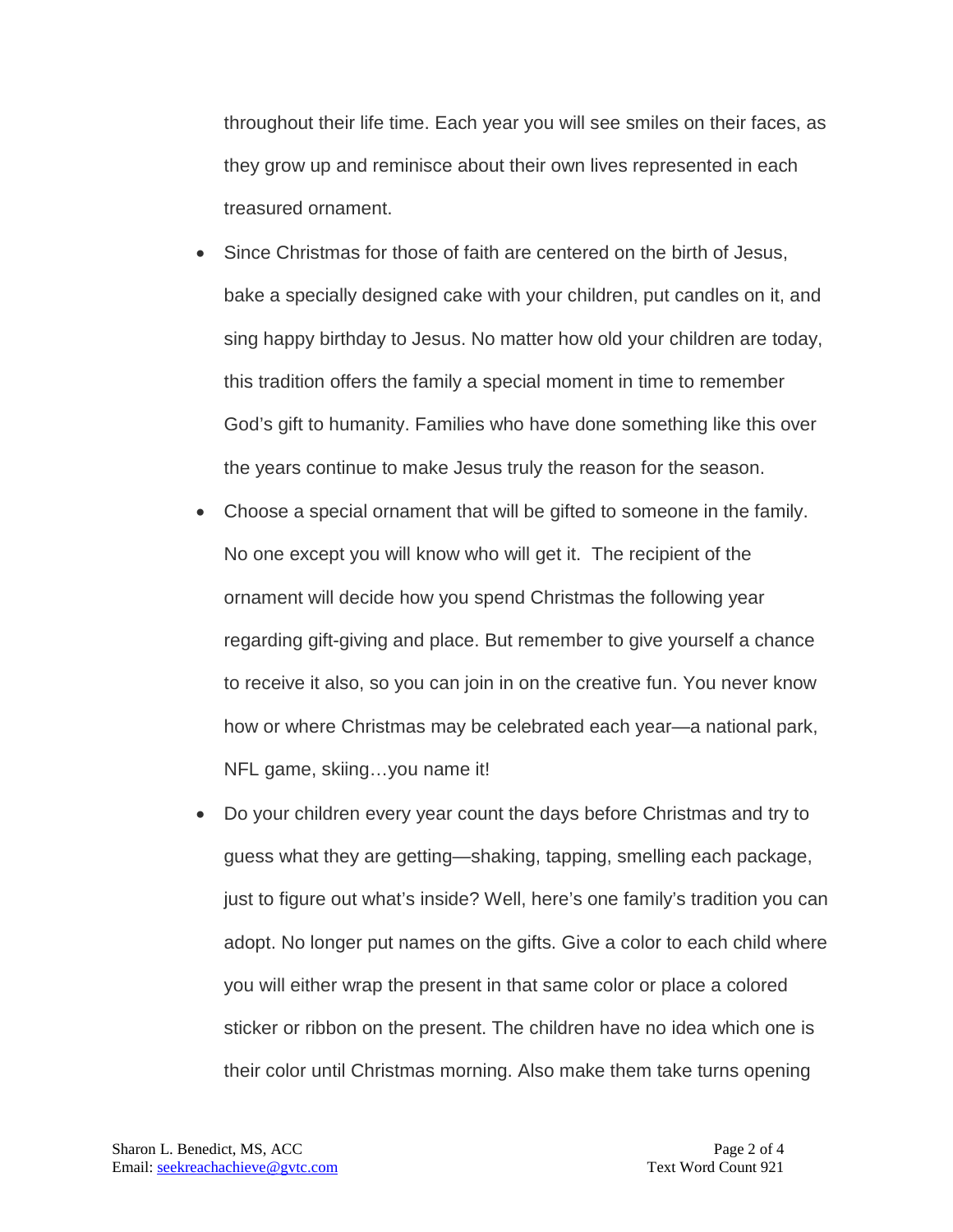the gifts. It seems to stretch out the time as everyone happily watches and enjoys each other discovering what's inside.

- Start a riddle-find your present game. Place a card, note, or some creative object on the Christmas tree with the person's name. Inside or attached is a riddle that asks them to answer and therefore seek out the gift within the house or a particular area. This is loads of fun for adolescents and teens (and of course, we senior types who want to add a little more fun to gift giving). Unless you want to stretch out the gift giving to an all day project, I suggest you only do this for one or two gifts each.
- If you want to add a little lift to the lull after opening gifts and having Christmas dinner, here's another family's tradition you may want to try out. This helps keeps the feeling of Christmas morning spread out all day long. Tucked in everyone's stockings is a small gift which comes out and rests on each person's dinner plate. The anticipation to open one more gift at dinner time keeps everyone in the Christmas mood all day long. The little packages also decorate the table.
- Here's one family's experience with starting a new tradition that didn't start off too well but ended up perfect. One year, the family gathered at mother's house where several sisters were about to exchange gifts. That year was particularly difficult financially for one sister. So, she decided to go shopping at a local Goodwill Store. She found a few nice almost new gifts. For one of her sisters she found a fluffy, long blue bathrobe. She took it home, fixed it up nicely with new buttons, cut offer any pulled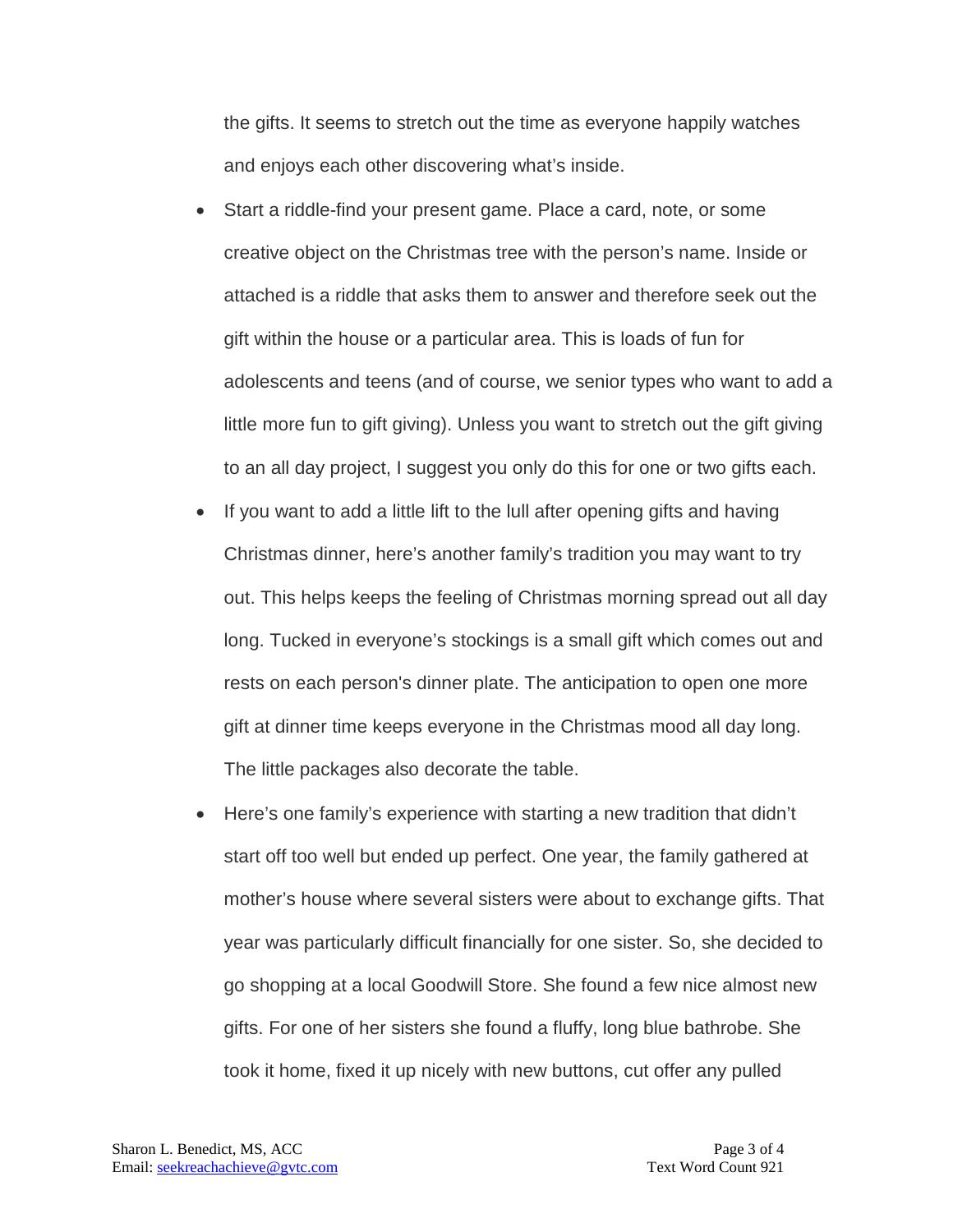threads, and wrapped it with care. On Christmas morning her sister opened the bathrobe and was very upset that she had gotten a used present that she took back the present she gave to this "so-called" stingy sister. A big fight ensued, and their mother was so mad at them she threw the Christmas tree out the front door. What a mess! It took the better part of the next year to mend all the hurt feelings. They then agreed that the next year they would all start a new tradition to buy something "old" but the perfect present for each other. Even though they could afford nicer presents, they still hold on to this tradition today. So, give it a try and see what happens. Hopefully, it will turn out better than you think (maybe with some mutual agreements to start with)!

*Sharon L. Benedict, MS, ACC, is a certified life wellness coach-consultant, specializing in life skills, wellness, and creative arts development for individuals, businesses and organizations [\(www.harvestenterprises-sra.com\)](http://www.harvestenterprises-sra.com/).She welcomes your questions and comments and can be contacted at [seekreachachieve@gvtc.com.](mailto:seekreachachieve@gvtc.com)*

--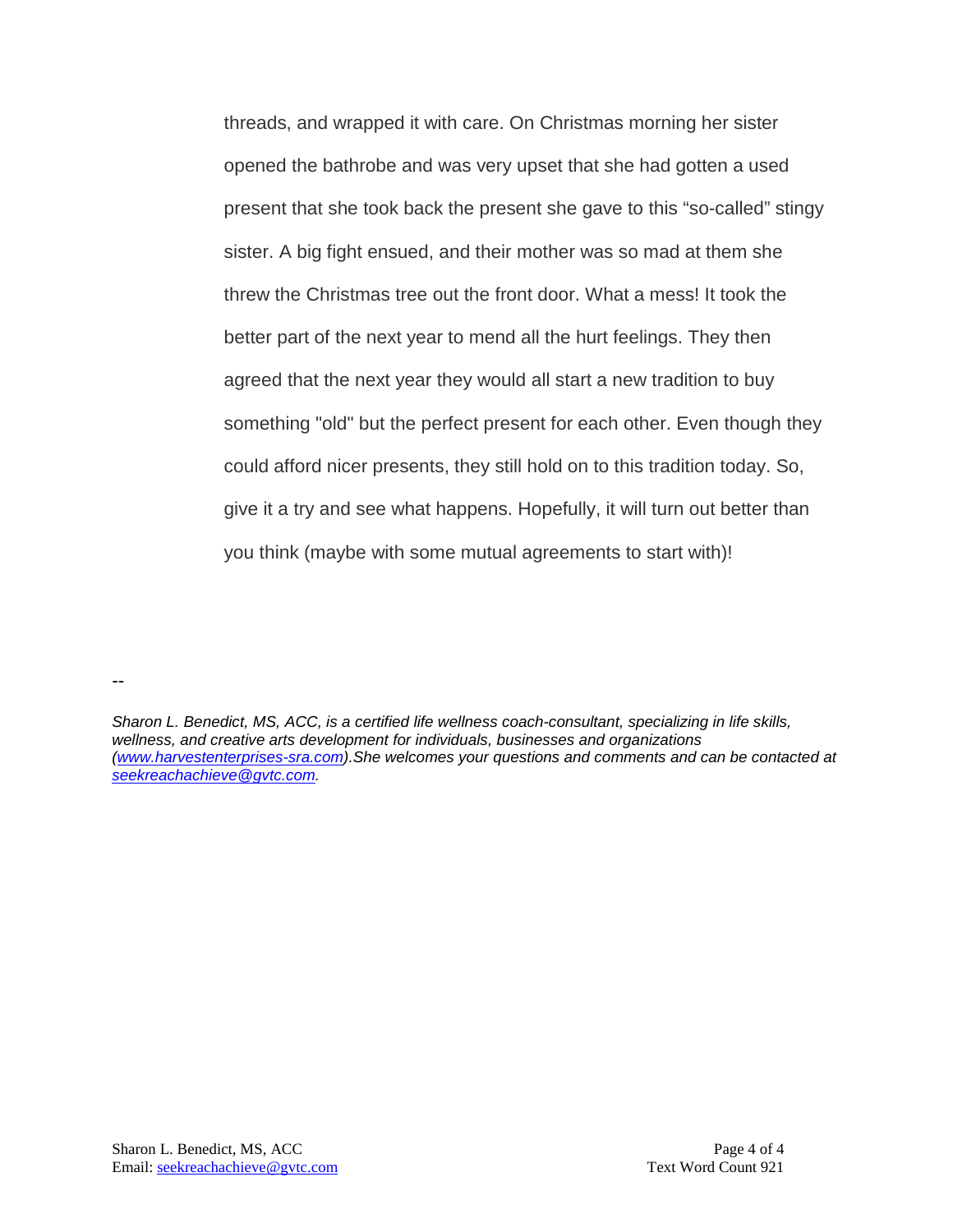



## *Celebrating family and life*

A week ago we received a cousin's 2008 Christmas letter. My husband's cousins live in Noble, Oklahoma on about 40 acres where a few years ago they settled into glorious retirement after leaving Connecticut east coast environs. Now that's definite a change of culture and celebrating every day of it! So, I thought, with my cousin's permission, I would share their family news and muse that offers us a glimpse into what really matters no matter the challenges in life—knowing deep inside how blessed we all are with family. So, Kathy and Peter send their warm regards to us Texas neighbors! Enjoy getting to know this sweet family we dearly love. And think about your own and how blessed you are with those loved ones you call family.

*"I've (Kathy) had a busy and exciting year. I have spent many hours on the back of my horse riding all over the state of Oklahoma, Texas and Arkansas. I have spent too* 

*many hours shoveling manure!! My biggest adventure was the 100 mile cross country Okie-Arkie trail ride. Peter came with me. He broke down camp every morning, moved our motor home, set up camp and then played golf or visited roadside attractions such as old car garages!!* 



*I had daily experiences in the mountains of eastern Oklahoma – grueling but breathtaking would be the best words to describe my days. Baxter, my horse, might*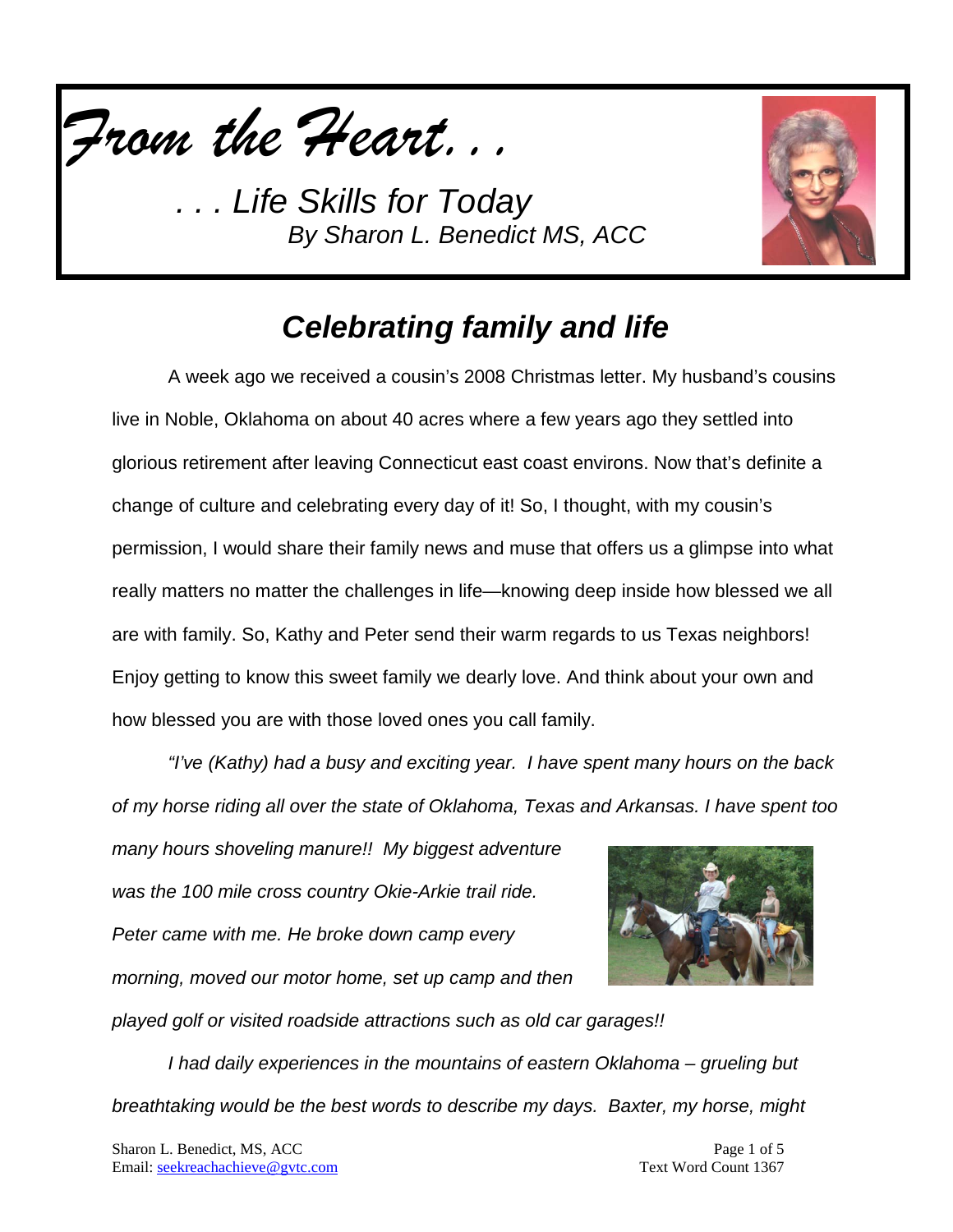*have a few more expletives!! I always wanted to do this particular trip but after contracting two tick borne diseases (Rocky Mt. Spotted Fever and Ehrlichiosis) I will never do it again. If only I could see the gorgeous country side and mountains without the virgin pastures full of ticks awaiting new flesh. For Peter and me, it was a special time together—once the chores were done. I continue to clean houses to support my horse habit. So far, my money is ahead of my horse habit but who knows what the future holds.*

*Our second grandchild, William, was born in October. Corrigan has a wonderful new brother to hug and to kiss. William was born with Down Syndrome which was a total surprise to everyone. Yet, Welcome to Holland was sent to us when William was born and we found it most helpful.* 

*[explanation insert: It is a vignette written by Emily Perl Kingsley in 1987 for The Cerebral Palsy Association of Western Australia Ltd. to help parents and families gain a more objective and positive perspective for the challenges and blessings ahead raising children with disabilities. The vignette reflects on a change of flight plans in life. Although you may have been very excited about planning and visiting Italy, you actually landed in Holland; and there you must stay—a definite change in flight plans. 'The important thing is that they haven't taken you to a horrible, disgusting, filthy place, full of pestilence, famine and disease. It's just a different place. So you must go out and buy new guide books. And you must learn a whole new language. And you will meet a whole new group of people you would never have met. It's just a different place. It's slower-paced than Italy, less flashy than Italy. But after you've been there for a while and you catch your breath, you look around....and you begin to notice that Holland has*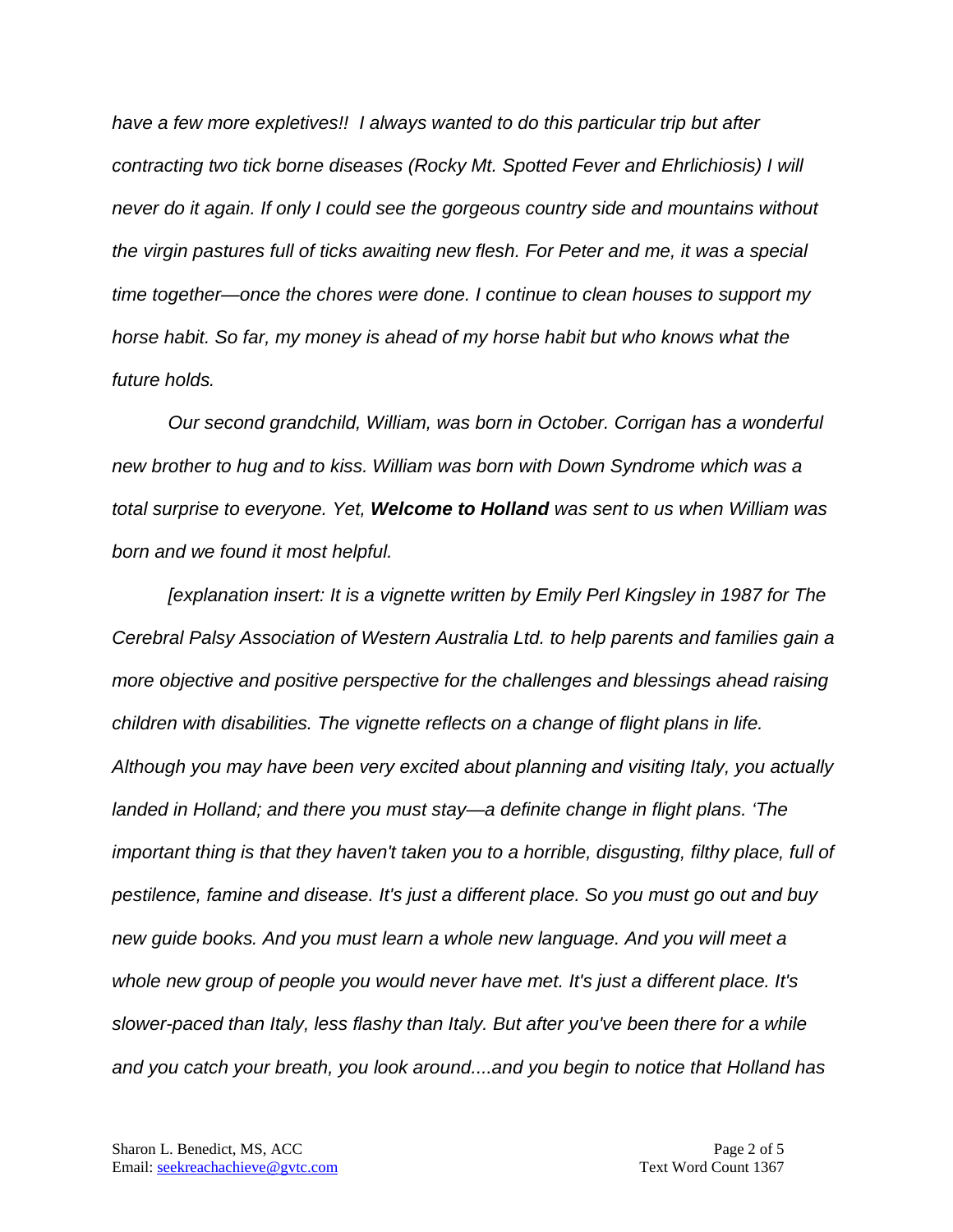*windmills....and Holland has tulips. Holland even has Rembrandts…the loss of that dream is a very very significant loss. But...if you spend your life mourning the fact that you didn't get to Italy, you may never be free to enjoy the very special, the very lovely things…about Holland.']*

*There is one thing about William's future that is certain. He is dearly loved and blessed with great parents and with a wonderful support system. We (Kathy & Peter) will be in Connecticut for Christmas and Peter will get to hold William for the first time. I had the pleasure when I went east to help out as Nana and Mom after William was born.* 

*I continue to quilt and sew. Grandchildren are wonderful excuses to buy more fabric and begin to create. My other grandchild, Corrigan, has a farm animal quilt for her QUEEN size bed when she moves out of her crib.*

*Peter and I have said "yes" to being co-chairpersons for our church's search process for a new Episcopal rector. We have a small but very dedicated group of people that are joining us in this process. May we find God's choice of a priest for our parish who will join us in our journey of faith and who will help us with our ministries.*

*We continue to be Oklahoma University Women's Basketball fans and attend all of their home games and watch others on TV. However, we are very upset with University of Connecticut for being so greedy and so handily beating our OU team.* 

*I had a great vegetable garden, ready for harvesting …until an unknown MALE left a gate partially open, allowing 8 heifers to trample and destroy my perfect row upon row of green beans, tomatoes, herbs, peppers. I'm keeping the unknown MALE another year to see how he improves his farmer abilities.*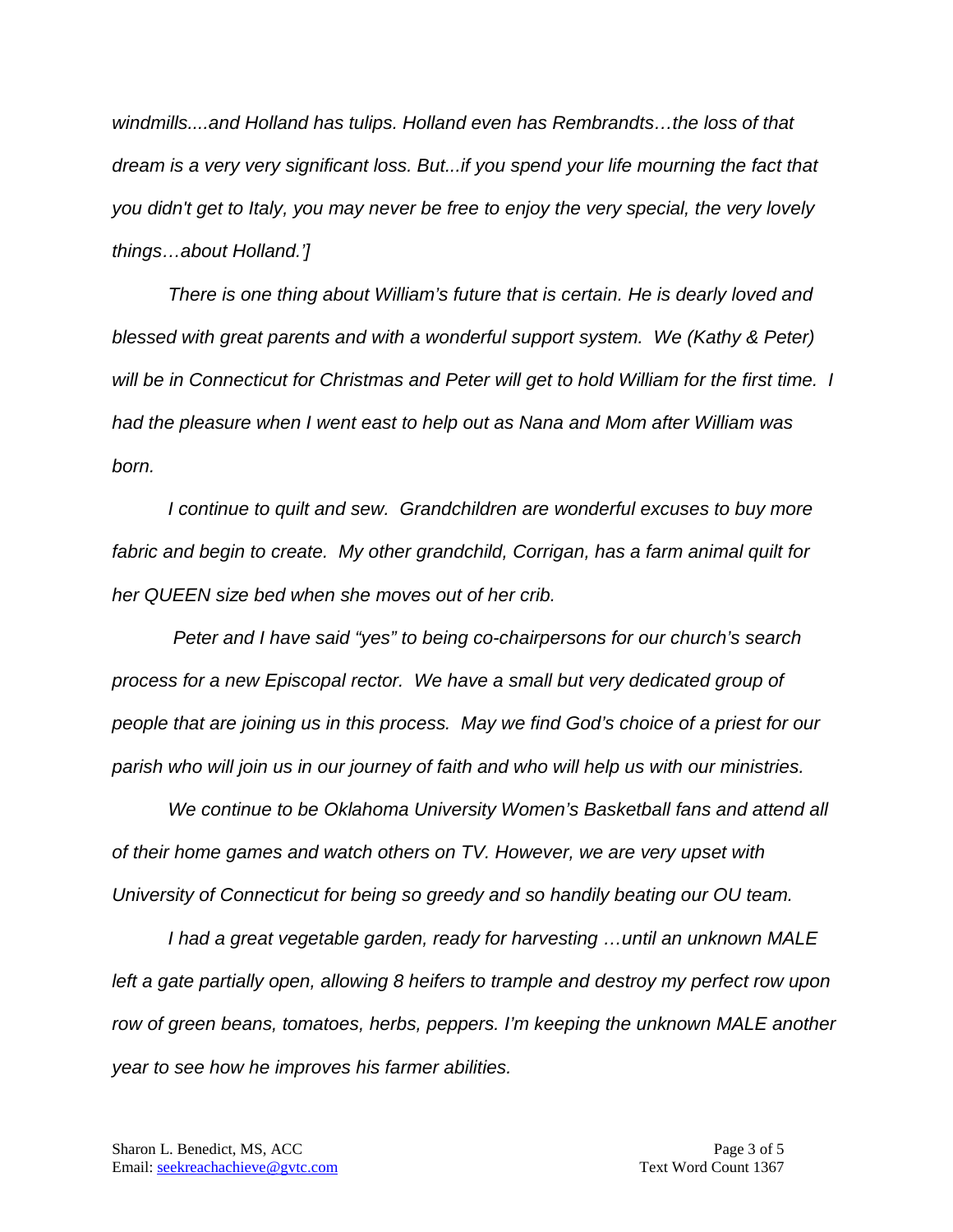*I know some people who are turning 60 next year – Do you? We have another new dog – Shadow. He was dropped off at a very young age of 4 weeks carrying all of the rest of the ticks that escaped our spring horse ride. He almost died but some money and an all night pet emergency clinic intervened. Extremely hyperactive - he desperately needs medication but 40 acres and 3 other dogs seem to be keeping him tolerable. My four mile walks help also. Anybody want a cute puppy?* 

*(Peter now says hello) 2008 was a year of gains and losses. In January, my brother Isaac died on his birthday at the age of 77. He was the patriarch of our Portuguese family and was widely loved. He had been a member of the US Army Special Forces (Green Berets) in the 1950's. In his life Isaac drove trucks, drove Greyhound busses, and for BART, he was the driver of the first commuter train to travel under San Francisco Bay. Unfortunately he had been afflicted with Alzheimer's. It is always sad when you lose a family member.*

*In June we gained a daughter (in-law) when Phil (our son) & Janna were married in Connecticut. They are a beautiful couple and bring joy into our lives. Speaking of joy, Corrigan's first birthday was near the same time, so, Kathy and I were there to help Corrigan celebrate that special day. As you know, we gained a grandson, William, in October.*

*The Oklahoma weather and lifestyle (with the exception of the politics) agrees with us and enables us to be active. I really enjoyed the time with Kathy on her Okie-*



Email: [seekreachachieve@gvtc.com](mailto:seekreachachieve@gvtc.com) Text Word Count 1367

*Arkie trail ride. Time spent together without the ranch chores was special. My activities center around old cars and old golf clubs. I have been busy in my*